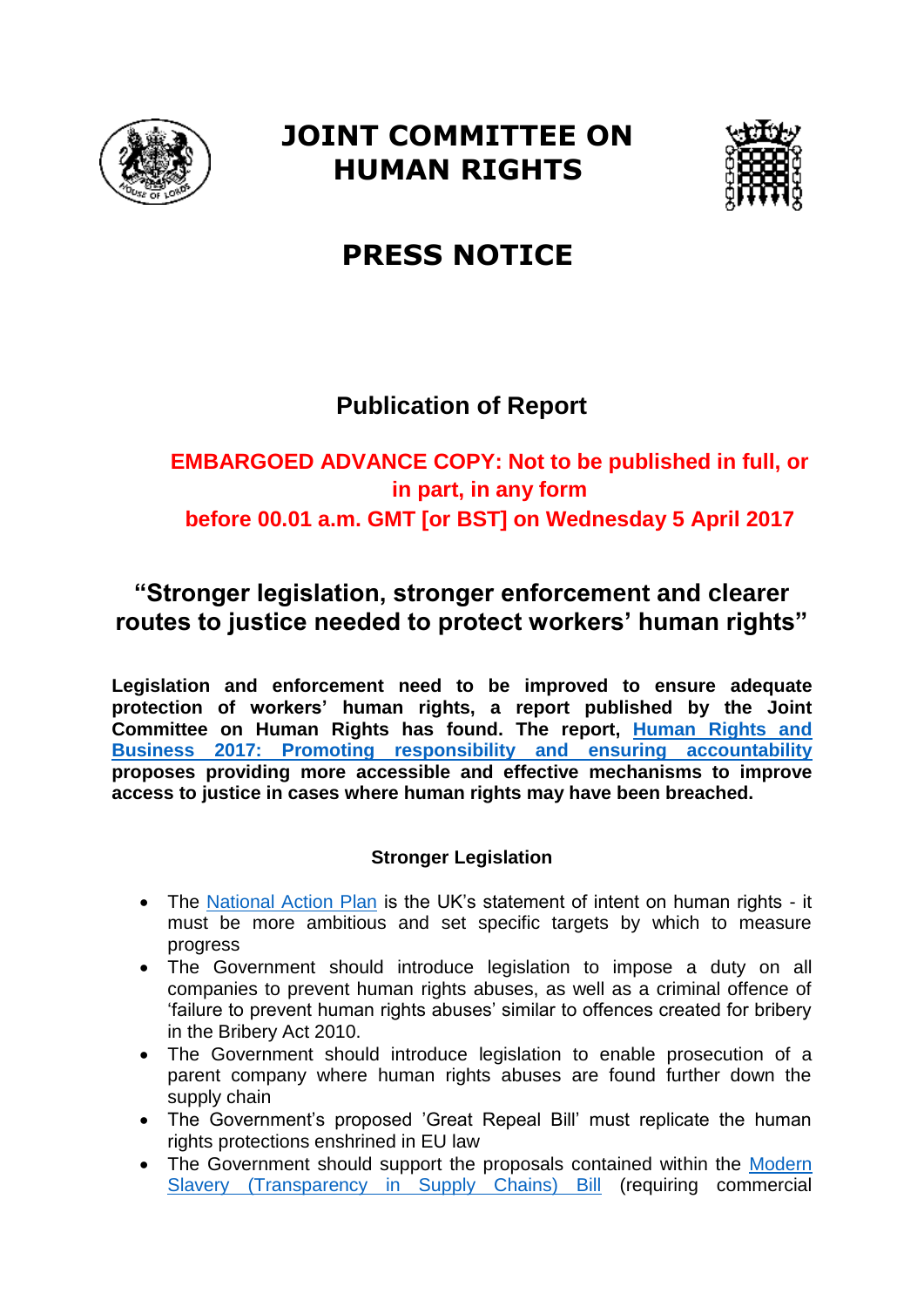businesses and public bodies to include a statement on slavery and human trafficking in their annual report and accounts).

• Human rights must be a key component of future trade deals

### **Stronger Enforcement**

- The Government should extend protections provided by the Gangmasters & [Labour Abuse Authority](http://www.gla.gov.uk/) to other industries, such as construction
- Government procurement must lead by example and exclude companies who do not undertake appropriate due diligence to ensure human rights standards are met
- The Government should give local authorities the powers to close down business premises found to exploit workers (e.g. where there has been found to be underpayment of wages, lack of employment contracts or where there is a significant disregard of health and safety regulations)

#### **Clearer Routes to Justice**

- The [UK National Contact Point](https://www.gov.uk/guidance/uk-national-contact-point-for-the-organisation-for-economic-co-operation-and-development-oecd-guidelines-for-multinational-enterprises) (NCP) must be given the resources and government support to be an effective route to justice
- Tribunal fees must be reduced to remove the disincentive for individuals to bring legitimate claims for discrimination and other abuses.

On publishing the report, Chair of JCHR Rt Hon Harriet Harman MP commented:

"No one wants to be wearing clothes made by child labour, or slave labour. UK companies need to have high standards abroad as well as here at home and they must ensure that there are not human rights abuses in their supply chain.

"More can be done by the UK Government to ensure that human rights are respected by UK companies in their operations outside the UK. The Government must toughen up the law with a new legal duty on businesses to respect human rights when they are operating abroad. Victims of human rights abuses must have access to the courts. And the Government should ensure that when it buys on our behalf it doesn't do so from suppliers who are abusing human rights.

"Over the course of this inquiry we were pleased to hear of the growing importance of human rights issues to businesses, consumers and government. Indeed, developments such as the Gangmasters Licensing Authority and Modern Slavery Act have caused real improvements. Yet, all too often, cases were brought to our attention where people were making the products we use every day in conditions that are simply not acceptable. In the UK, this can mean pay below the minimum wage and dangerous working conditions; in other countries it can mean virtual slavery and long-term damage to the natural environment.

"The UK must build on work already done and create human rights protections that demand high standards of businesses. Businesses must be required by law to demonstrate how they are ensuring human rights are respected in their operations – if they do not then public bodies must exclude them from procurement opportunities.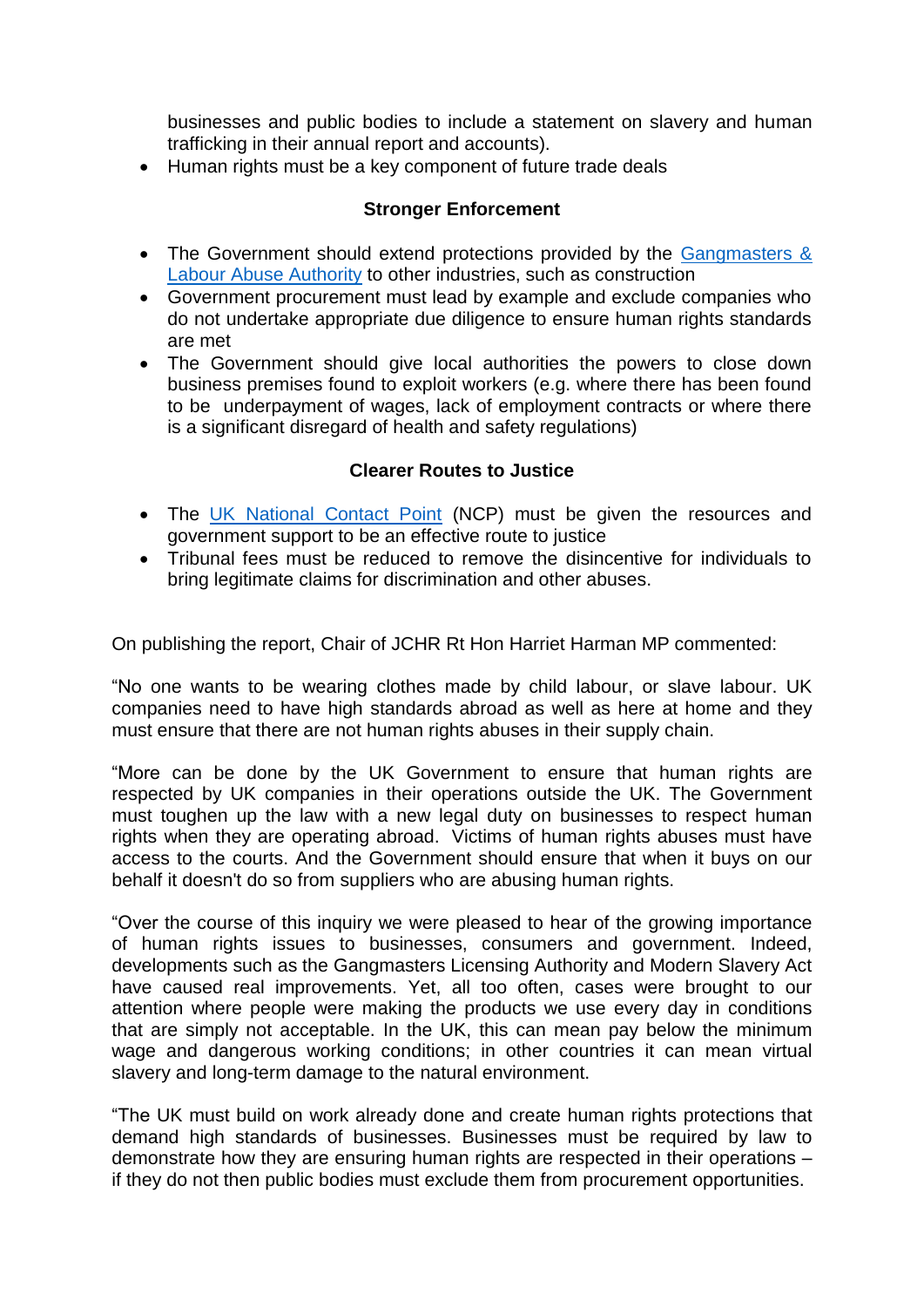"Access to justice must be improved and companies must feel the effects of their actions. We would like to see laws enacted to allow victims to bring claims against companies where they have failed to prevent human rights harms from occurring.

"Article 50 has been triggered. We are removing ourselves from the oversight of EU law and looking to develop new trading opportunities around the world. Human rights protections must not be lost in the rush. The 'Repeal Bill' must replicate human rights currently protected by EU law. Human rights protections must be a central pillar of future trade deals. If the conditions under which the things we buy are considered unacceptable in the UK then we must not simply export the problem to another country.

"We have to make sure that when human rights abuses occur they are uncovered. Routes to access justice must be understood and achievable for those affected. The UK National Contact Point must become the advocate of human rights it is intended to be and the Government must give them the support they need to do this. The Government must further enable victims to seek justice. Excessive charges for access to a tribunal is an often insurmountable barrier. We are talking about exploited workers entering a complex system for the first time. They need support, not charges that they cannot afford to pay."

### **Case study: Textiles production in Turkey and the UK**

A key finding in the report is the importance and difficulty in enforcing best practice throughout supply chains. Major high street retailers will regularly outsource the production of their fashion lines to factories, who may then further subcontract production elsewhere.

Over the course of the inquiry, the Committee spoke to major high street retailers and visited factories in Turkey and Leicester.

The emergence of "fast fashion", where styles seen on the catwalk are available cheaply in shops in a matter of weeks, has shifted production back to the UK where suppliers are able to offer quicker turnaround times than competitors thousands of miles away. Research by the University of Leicester has indicated that this new subindustry is characterised by frequent violations of work and employment regulations.

"The majority of garment workers are paid way below the National Minimum Wage, do not have employment contracts, and are subject to intense and arbitrary work practices." Centre for Sustainable Work and Employment Futures, University of Leicester

"What the employers do is that they make her sign a paper that she will work either 16 or 20 hours a week at minimum wage. Then they will give her a draft copy of wage slip which will again show that she works for example 20 hours and is paid £7.20 an hour … She worked on average 60 hours a week but only got paid £3 sometimes £3.50 an hour. In that time she also suffered severe back pain because of the number of hours she worked. She was always paid cash."

Written evidence received by JCHR from Ms Sarita Shah

In their evidence to the Committee, major retailers including ASOS, M&S and NEXT placed human rights issues high up their agenda, and noted the increased